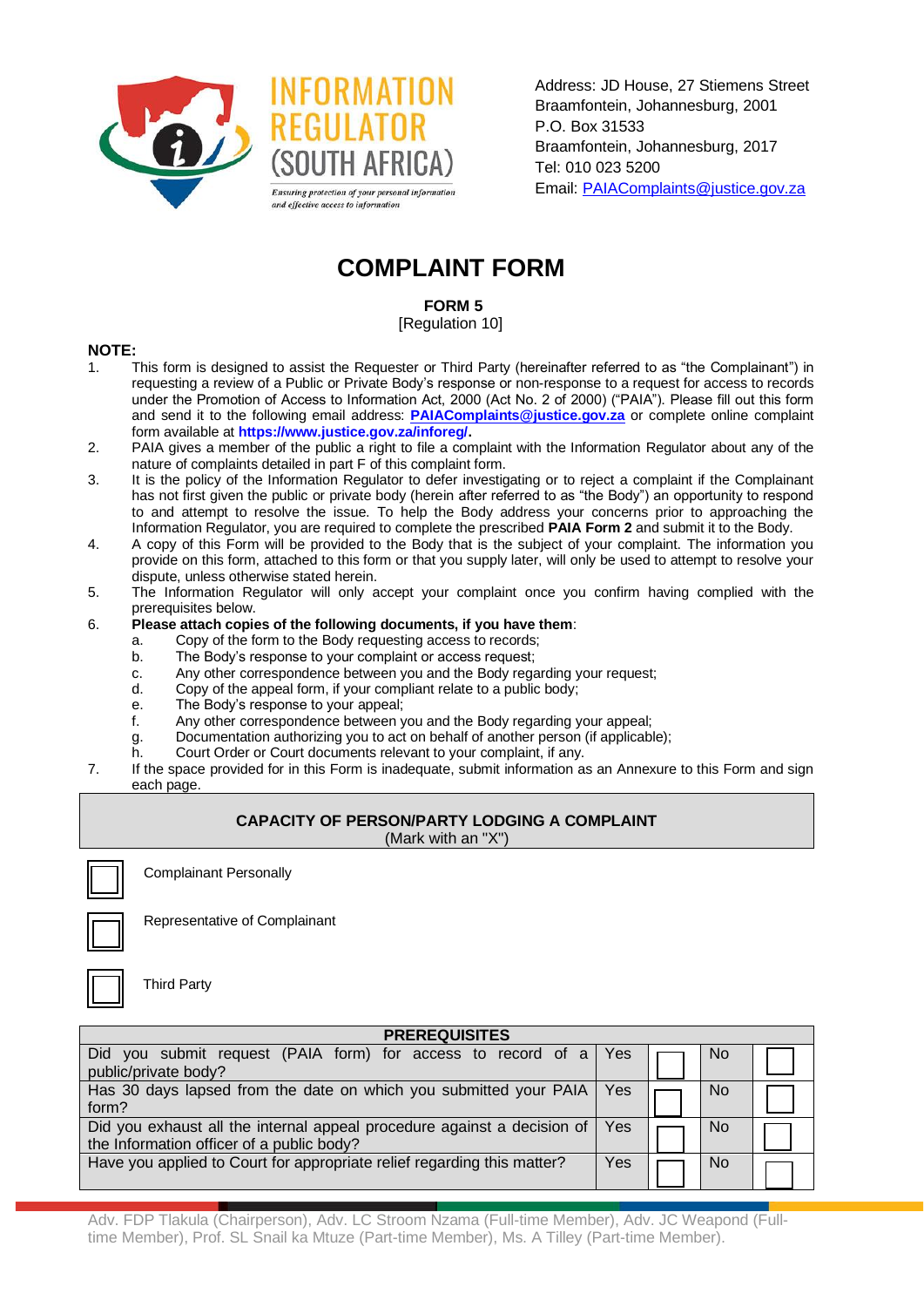| FOR INFORMATION REGULATOR'S USE ONLY |     |           |  |  |  |
|--------------------------------------|-----|-----------|--|--|--|
| Received by: (Full names)            |     |           |  |  |  |
| Position                             |     |           |  |  |  |
| Signature                            |     |           |  |  |  |
| Complaint accepted                   | Yes | <b>No</b> |  |  |  |
| <b>Reference Number</b>              |     |           |  |  |  |
| Date stamp                           |     |           |  |  |  |

| Postal address                                       | Facsimile              |                                         | Other electronic communication<br>(Please specify)                                                |  |  |  |
|------------------------------------------------------|------------------------|-----------------------------------------|---------------------------------------------------------------------------------------------------|--|--|--|
|                                                      |                        |                                         |                                                                                                   |  |  |  |
| <b>PART A</b><br>PERSONAL INFORMATION OF COMPLAINANT |                        |                                         |                                                                                                   |  |  |  |
| <b>Full Names</b>                                    |                        |                                         |                                                                                                   |  |  |  |
| <b>Identity Number</b>                               |                        |                                         |                                                                                                   |  |  |  |
| <b>Postal Address</b>                                |                        |                                         |                                                                                                   |  |  |  |
| <b>Street Address</b>                                |                        |                                         |                                                                                                   |  |  |  |
| <b>E-Mail Address</b>                                |                        |                                         |                                                                                                   |  |  |  |
| <b>Contact numbers</b>                               | Tel. $(B)$<br>Cellular |                                         | Facsimile                                                                                         |  |  |  |
|                                                      |                        |                                         |                                                                                                   |  |  |  |
| <b>PART B</b><br><b>REPRESENTATIVE INFORMATION</b>   |                        |                                         |                                                                                                   |  |  |  |
|                                                      |                        |                                         | (Complete only if you will be represented. A Power of Attorney must be attached if complainant is |  |  |  |
|                                                      |                        |                                         | represented, failing which the complaint will be rejected)                                        |  |  |  |
| <b>Names</b><br>Full<br>of                           |                        |                                         |                                                                                                   |  |  |  |
| Representative                                       |                        |                                         |                                                                                                   |  |  |  |
| Nature of representation                             |                        |                                         |                                                                                                   |  |  |  |
| Number<br>Identity<br>$\prime$                       |                        |                                         |                                                                                                   |  |  |  |
| <b>Registration Number</b>                           |                        |                                         |                                                                                                   |  |  |  |
| <b>Postal Address</b>                                |                        |                                         |                                                                                                   |  |  |  |
| <b>Street Address</b>                                |                        |                                         |                                                                                                   |  |  |  |
| E-mail Address                                       |                        |                                         |                                                                                                   |  |  |  |
| <b>Contact Numbers</b>                               | Tel. $(B)$             |                                         | Facsimile                                                                                         |  |  |  |
|                                                      | Cellular               |                                         |                                                                                                   |  |  |  |
|                                                      |                        | <b>PART C</b>                           |                                                                                                   |  |  |  |
|                                                      |                        | <b>THIRD PARTY INFORMATION</b>          |                                                                                                   |  |  |  |
|                                                      |                        | (Please attach letter of authorisation) |                                                                                                   |  |  |  |
|                                                      | Private                |                                         | Public                                                                                            |  |  |  |
| Type of Body                                         |                        |                                         |                                                                                                   |  |  |  |
| Name of Public / Private<br><b>Body</b>              |                        |                                         |                                                                                                   |  |  |  |
| Registration Number<br>(if                           |                        |                                         |                                                                                                   |  |  |  |
| any)                                                 |                        |                                         |                                                                                                   |  |  |  |
| Name, Surname and Title                              |                        |                                         |                                                                                                   |  |  |  |
| of person authorised to                              |                        |                                         |                                                                                                   |  |  |  |
| lodge a complaint                                    |                        |                                         |                                                                                                   |  |  |  |
| <b>Postal Address</b>                                |                        |                                         |                                                                                                   |  |  |  |
| <b>Street Address</b>                                |                        |                                         |                                                                                                   |  |  |  |
| E-mail Address                                       |                        |                                         |                                                                                                   |  |  |  |
| <b>Contact Numbers</b>                               | Tel. (B):              |                                         | Facsimile                                                                                         |  |  |  |
|                                                      | Cellular               |                                         |                                                                                                   |  |  |  |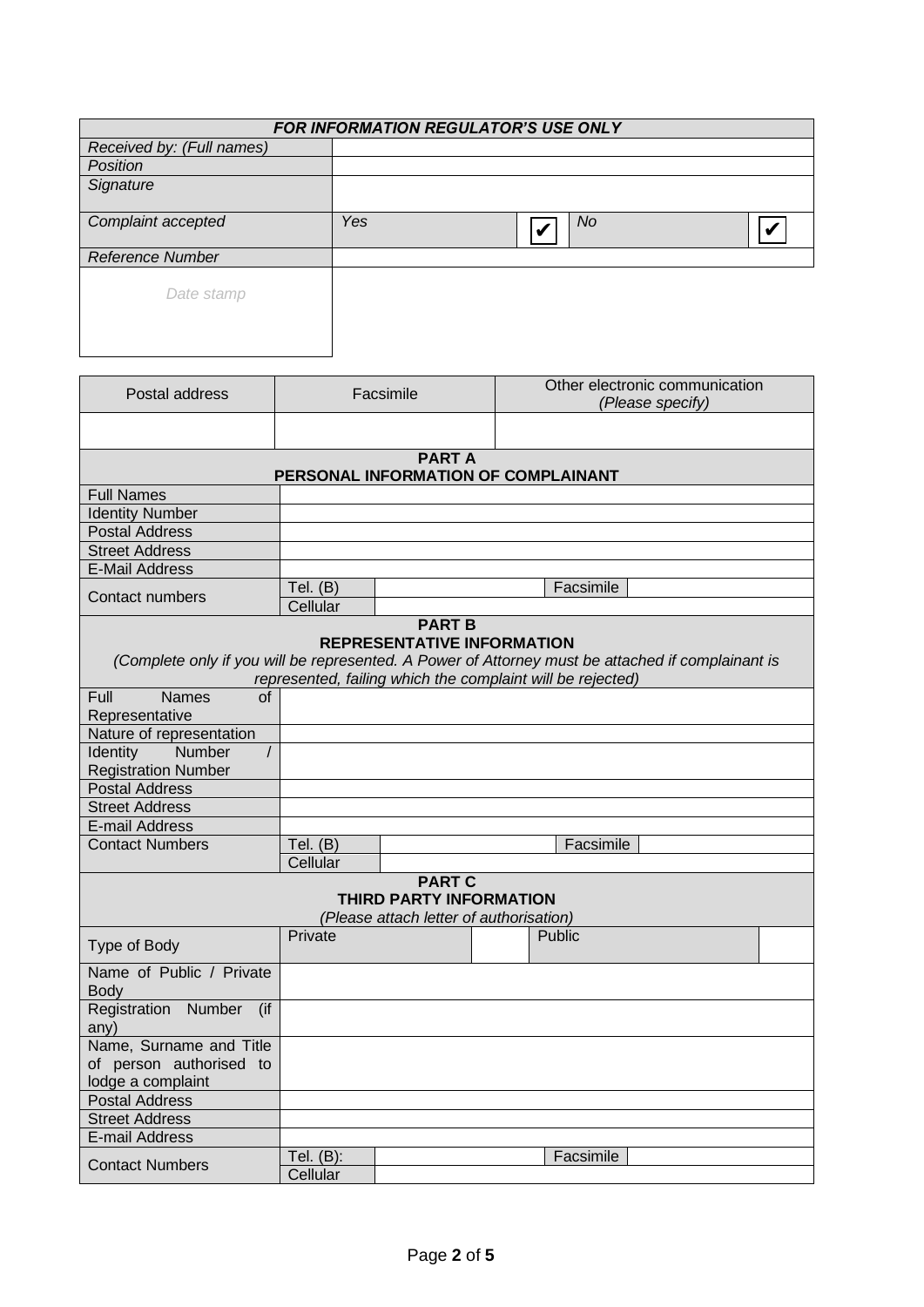| <b>PART D</b><br><b>BODY AGAINST WHICH THE COMPLAINT IS LODGED</b>                                                                                                                            |                                                                                                                                                                     |                                                                                            |  |           |  |  |  |  |
|-----------------------------------------------------------------------------------------------------------------------------------------------------------------------------------------------|---------------------------------------------------------------------------------------------------------------------------------------------------------------------|--------------------------------------------------------------------------------------------|--|-----------|--|--|--|--|
| Type of body                                                                                                                                                                                  | Private                                                                                                                                                             |                                                                                            |  | Public    |  |  |  |  |
| Name of public / private<br>body                                                                                                                                                              |                                                                                                                                                                     |                                                                                            |  |           |  |  |  |  |
| Registration number<br>$($ if<br>any)                                                                                                                                                         |                                                                                                                                                                     |                                                                                            |  |           |  |  |  |  |
| Name, surname and title<br>of person you dealt with at                                                                                                                                        |                                                                                                                                                                     |                                                                                            |  |           |  |  |  |  |
| the public or private body<br>to try to resolve your                                                                                                                                          |                                                                                                                                                                     |                                                                                            |  |           |  |  |  |  |
| complaint or request for                                                                                                                                                                      |                                                                                                                                                                     |                                                                                            |  |           |  |  |  |  |
| access to information<br><b>Postal Address</b>                                                                                                                                                |                                                                                                                                                                     |                                                                                            |  |           |  |  |  |  |
| <b>Street Address</b>                                                                                                                                                                         |                                                                                                                                                                     |                                                                                            |  |           |  |  |  |  |
| E-mail Address                                                                                                                                                                                |                                                                                                                                                                     |                                                                                            |  |           |  |  |  |  |
| <b>Contact Numbers</b>                                                                                                                                                                        | Tel. $(B)$ :<br>Cellular                                                                                                                                            |                                                                                            |  | Facsimile |  |  |  |  |
| Reference Number given<br>(if any)                                                                                                                                                            |                                                                                                                                                                     |                                                                                            |  |           |  |  |  |  |
|                                                                                                                                                                                               |                                                                                                                                                                     | <b>PARTE</b>                                                                               |  |           |  |  |  |  |
|                                                                                                                                                                                               |                                                                                                                                                                     | <b>COMPLAINT</b>                                                                           |  |           |  |  |  |  |
| Tell us about the steps you have taken to try to resolve your complaint (Complaints should first be<br>submitted directly to the public or private body for response and possible resolution) |                                                                                                                                                                     |                                                                                            |  |           |  |  |  |  |
|                                                                                                                                                                                               |                                                                                                                                                                     |                                                                                            |  |           |  |  |  |  |
|                                                                                                                                                                                               |                                                                                                                                                                     |                                                                                            |  |           |  |  |  |  |
|                                                                                                                                                                                               |                                                                                                                                                                     |                                                                                            |  |           |  |  |  |  |
| Date on which request for access to records<br>submitted.                                                                                                                                     |                                                                                                                                                                     |                                                                                            |  |           |  |  |  |  |
| Please specify the nature of the right(s) to be                                                                                                                                               |                                                                                                                                                                     |                                                                                            |  |           |  |  |  |  |
|                                                                                                                                                                                               | exercised or protected, if a compliant is against a                                                                                                                 |                                                                                            |  |           |  |  |  |  |
|                                                                                                                                                                                               | private body.<br>Have you attempted to resolve the matter with the organisation?<br>Yes<br>No                                                                       |                                                                                            |  |           |  |  |  |  |
| If yes, when did you receive it? (Please attach the                                                                                                                                           |                                                                                                                                                                     |                                                                                            |  |           |  |  |  |  |
| letter to this application.)                                                                                                                                                                  |                                                                                                                                                                     |                                                                                            |  |           |  |  |  |  |
| Did you appeal against a decision of the information officer of the public<br>Yes<br>No.<br>body?                                                                                             |                                                                                                                                                                     |                                                                                            |  |           |  |  |  |  |
| If yes, when did you lodge an appeal?                                                                                                                                                         |                                                                                                                                                                     |                                                                                            |  |           |  |  |  |  |
| Have you applied to Court for appropriate relief regarding this matter?<br>Yes<br>No                                                                                                          |                                                                                                                                                                     |                                                                                            |  |           |  |  |  |  |
| If yes, please indicate when was the matter                                                                                                                                                   |                                                                                                                                                                     |                                                                                            |  |           |  |  |  |  |
| adjudicated by the Court? Please attach Court Order,<br>if there is any.                                                                                                                      |                                                                                                                                                                     |                                                                                            |  |           |  |  |  |  |
| <b>PART F</b>                                                                                                                                                                                 |                                                                                                                                                                     |                                                                                            |  |           |  |  |  |  |
| <b>DETAILED TYPE OF ACCESS TO RECORDS</b><br>(Please select one or more of the following to describe your complaint to the Information Regulator)                                             |                                                                                                                                                                     |                                                                                            |  |           |  |  |  |  |
| Unsuccessful<br>appeal<br>$77A(2)(a)$ or section $77A(3)(a)$ of<br>PAIA)                                                                                                                      | (Section                                                                                                                                                            | I have appealed against the decision of the public body<br>and the appeal is unsuccessful. |  |           |  |  |  |  |
| Unsuccessful<br>application<br>(Sections<br>condonation<br>and $75(2)$ of PAIA)                                                                                                               | I filed my appeal against the decision of the public<br>for<br>body late and applied for condonation.<br>77A(2)(b)<br>The<br>condonation application was dismissed. |                                                                                            |  |           |  |  |  |  |
| Refusal of a request for access<br>(Section 77A(2)(c)(i) or 77A(2)(d)(i)<br>or $77A(3)(b)$ of PAIA)                                                                                           | I requested access to information held by a body and<br>that request was refused or partially refused.                                                              |                                                                                            |  |           |  |  |  |  |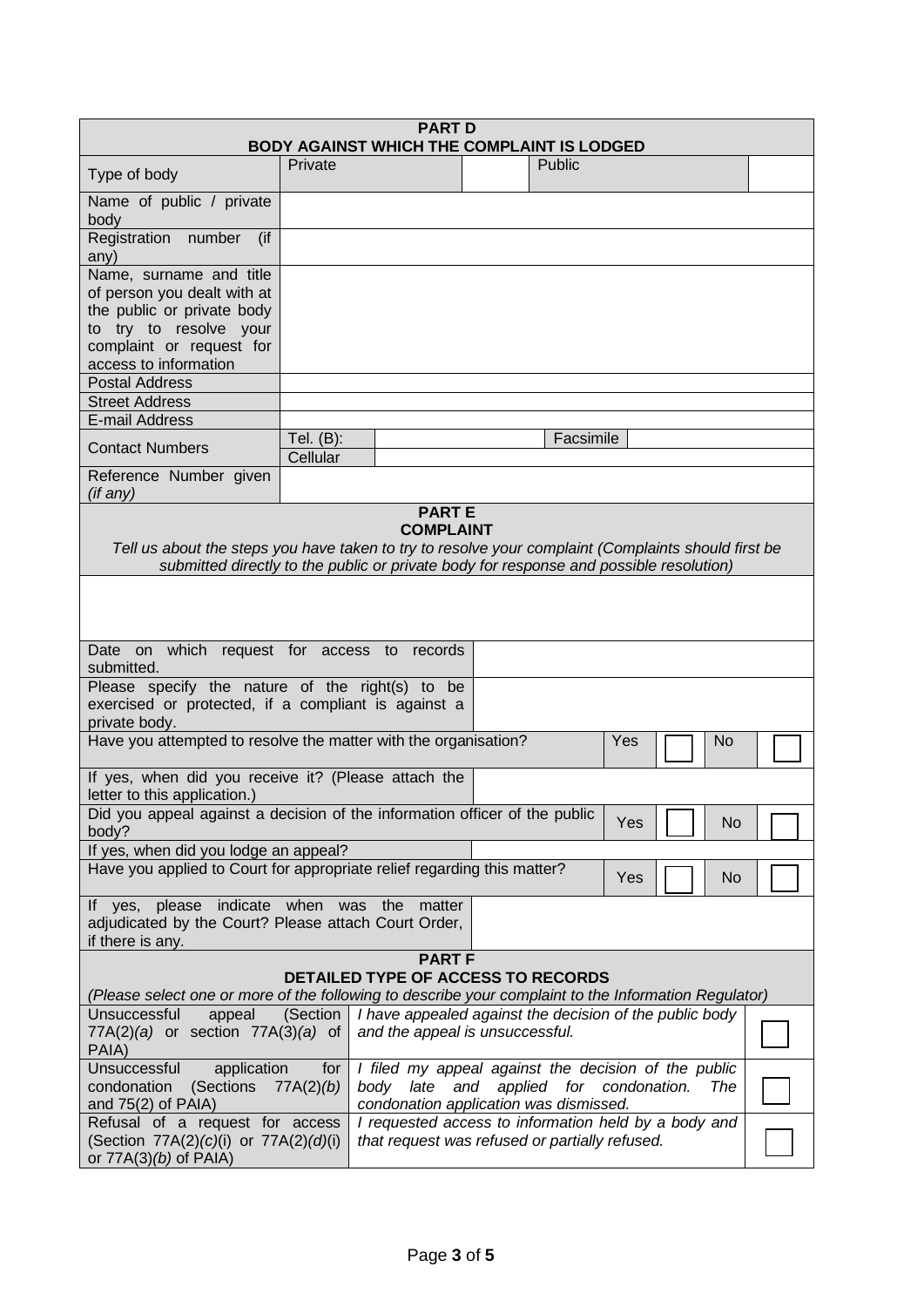| The body requires me to pay a fee                                                                                | Tender or payment of the prescribed fee.                                                                                                                                                           |  |  |
|------------------------------------------------------------------------------------------------------------------|----------------------------------------------------------------------------------------------------------------------------------------------------------------------------------------------------|--|--|
| and I feel it is excessive (Sections<br>22 or 54 of PAIA)                                                        | The tender or payment of a deposit.                                                                                                                                                                |  |  |
| Repayment of the deposit (Section<br>$22(4)$ of PAIA)                                                            | The information officer refused to repay a deposit paid<br>in respect of a request for access which is refused.                                                                                    |  |  |
| with<br>time<br>extension<br><b>Disagree</b><br>(Sections 26 or 57 of PAIA)                                      | The body decided to extend the time limit for<br>responding to my request, and I disagree with the<br>requested time limit extension or a time extension<br>taken to respond to my access request. |  |  |
| Form of access denied (Section<br>29(3) or 60(a) of PAIA)                                                        | I requested access in a particular and reasonable form<br>and such form of access was refused.                                                                                                     |  |  |
| Deemed refusal (Section 27 or 58 of                                                                              | It is more than 30 days since I made my request and I<br>have not received a decision.                                                                                                             |  |  |
| PAIA)                                                                                                            | Extension period has expired and no response was<br>received.                                                                                                                                      |  |  |
| Inappropriate disclosure of a record<br>(Mandatory grounds for refusal of<br>access to record)                   | Records (that are subject to the grounds for refusal of<br>access)<br>have inappropriately/unreasonable<br>been<br>disclosed.                                                                      |  |  |
| No adequate reasons for the refusal<br>of access (Section $56(3)(a)$ of PAIA)                                    | My request for access is refused, and no valid or<br>adequate reasons for the refusal, were given, including<br>the provisions of this Act which were relied upon for<br>the refusal.              |  |  |
| Partial access to record (Section<br>28(2) or 59(2) of PAIA)                                                     | Access to only a part of the requested records was<br>granted and I believe that more of the records should<br>have been disclosed.                                                                |  |  |
| Fee waiver (Section 22(8) or 54(8)<br>of PAIA)                                                                   | I am exempt from paying any fee and my request to<br>waive the fees was refused.                                                                                                                   |  |  |
| Records that cannot be found or do<br>not exist (Section 23 or 55 of PAIA)                                       | The Body indicated that some or all of the requested<br>records do not exist and I believe that more records do<br>exist.                                                                          |  |  |
| Failure to disclose records                                                                                      | The Body decided to grant me access to the requested<br>records, but I have not received them.                                                                                                     |  |  |
| jurisdiction<br><b>No</b><br>(exercise<br><b>or</b><br>protection of any rights) (Section<br>$50(1)(a)$ of PAIA) | The Body indicated that the requested records are<br>excluded from PAIA and I disagree.                                                                                                            |  |  |
| Frivolous<br>vexatious<br>request<br><b>or</b><br>(Section 45 of PAIA)                                           | The Body indicated that my request is manifestly<br>frivolous or vexatious and I disagree.                                                                                                         |  |  |
| Other (Please explain)                                                                                           |                                                                                                                                                                                                    |  |  |

### **PART G EXPECTED OUTCOME**

How do you think the Information Regulator can assist you? Describe the result or outcome that you seek.

### **PART H AGREEMENTS**

*The legal basis for the following agreements is explained in the Privacy Notice on how to file your complaint document. In order for the Information Regulator to process your complaint, you need to check each one of the checkboxes below to show your agreement:*



*I agree that the Information Regulator may use the information provided in my complaint to assist it in researching issues relating to the promotion of the right of access to information as*  well as the protection of the right to privacy in South Africa. I understand that the Information